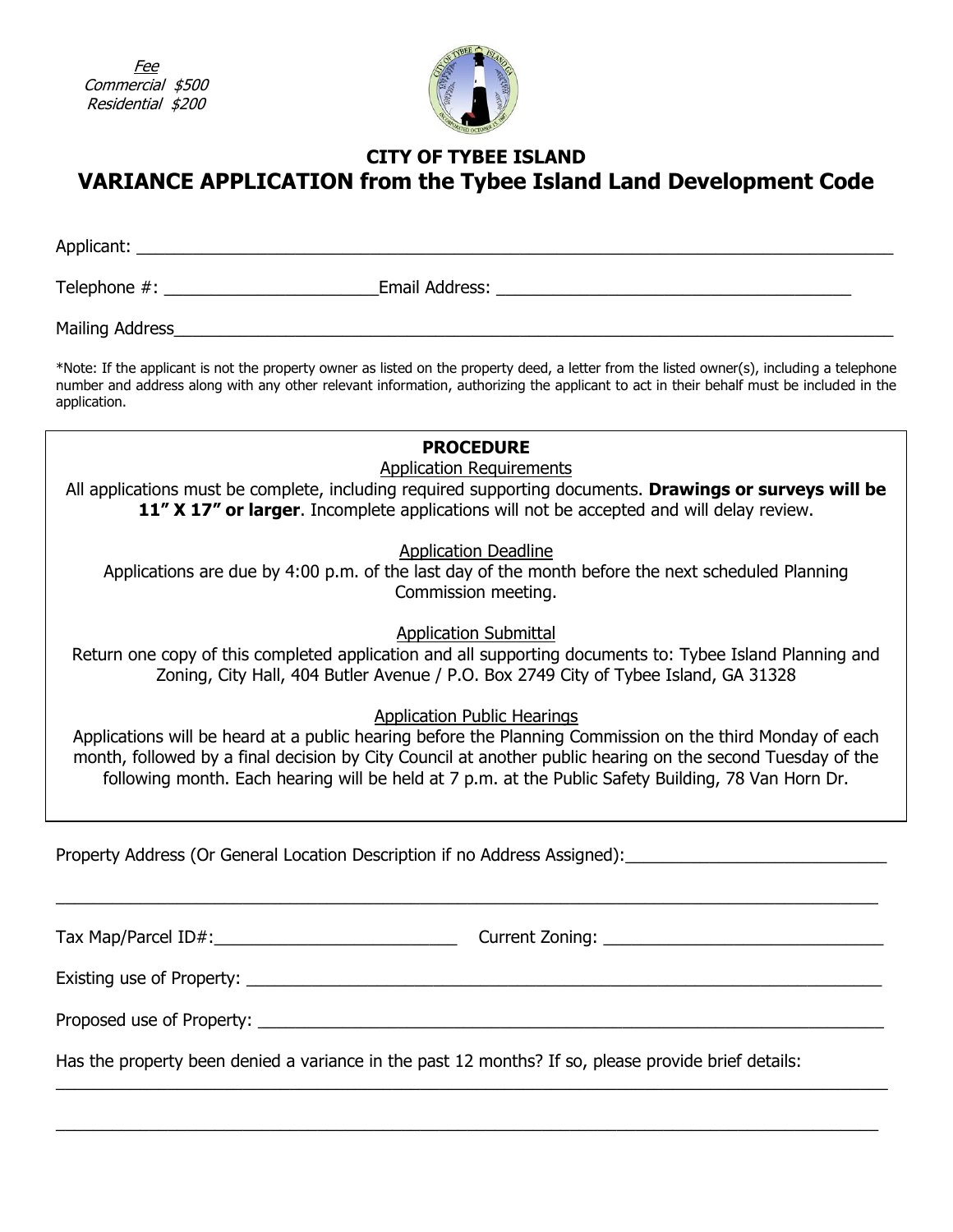# **Variance Questionnaire:**

1. Does the requested variance change the Tybee Island character designation for the property as described in the Master Plan? If so, provide a brief explanation.

 $\_$  , and the contribution of the contribution of the contribution of the contribution of  $\mathcal{L}_\mathcal{A}$ 

 $\_$  , and the set of the set of the set of the set of the set of the set of the set of the set of the set of the set of the set of the set of the set of the set of the set of the set of the set of the set of the set of th

 $\_$  , and the set of the set of the set of the set of the set of the set of the set of the set of the set of the set of the set of the set of the set of the set of the set of the set of the set of the set of the set of th

2. Please explain the purpose of the requested variance and the intended development of the subject property if the variance is granted.

 $\_$  , and the set of the set of the set of the set of the set of the set of the set of the set of the set of the set of the set of the set of the set of the set of the set of the set of the set of the set of the set of th

 $\_$  , and the set of the set of the set of the set of the set of the set of the set of the set of the set of the set of the set of the set of the set of the set of the set of the set of the set of the set of the set of th

 $\_$  , and the set of the set of the set of the set of the set of the set of the set of the set of the set of the set of the set of the set of the set of the set of the set of the set of the set of the set of the set of th

 $\_$  , and the set of the set of the set of the set of the set of the set of the set of the set of the set of the set of the set of the set of the set of the set of the set of the set of the set of the set of the set of th

 $\_$  , and the set of the set of the set of the set of the set of the set of the set of the set of the set of the set of the set of the set of the set of the set of the set of the set of the set of the set of the set of th

\_\_\_\_\_\_\_\_\_\_\_\_\_\_\_\_\_\_\_\_\_\_\_\_\_\_\_\_\_\_\_\_\_\_\_\_\_\_\_\_\_\_\_\_\_\_\_\_\_\_\_\_\_\_\_\_\_\_\_\_\_\_\_\_\_\_\_\_\_\_\_\_\_\_\_\_\_\_\_\_\_\_\_\_\_\_\_\_\_

3. Please explain the specific provision within the Tybee Island Land Development Code from which the variance is requested.

4. Per the Tybee Island Land Development Code, the Tybee Island Planning Commission shall not make a recommendation on a variance from the terms of the Land Development Code unless it has met the following. Please explain how the requested variance meets each of the following:

 $\_$  , and the set of the set of the set of the set of the set of the set of the set of the set of the set of the set of the set of the set of the set of the set of the set of the set of the set of the set of the set of th

 $\_$  , and the set of the set of the set of the set of the set of the set of the set of the set of the set of the set of the set of the set of the set of the set of the set of the set of the set of the set of the set of th

 $\_$  , and the set of the set of the set of the set of the set of the set of the set of the set of the set of the set of the set of the set of the set of the set of the set of the set of the set of the set of the set of th

 A. The need for a variance arises from the condition that is unique and peculiar to the land, structures and buildings involved.

 B. The variance is necessary because the particular physical surroundings, the size, shape or topographical condition of the property involved would result in unnecessary hardship for the owner, lessee or occupants as distinguished from a mere inconvenience.

 $\_$  , and the set of the set of the set of the set of the set of the set of the set of the set of the set of the set of the set of the set of the set of the set of the set of the set of the set of the set of the set of th

 $\_$  , and the set of the set of the set of the set of the set of the set of the set of the set of the set of the set of the set of the set of the set of the set of the set of the set of the set of the set of the set of th

 $\_$  , and the set of the set of the set of the set of the set of the set of the set of the set of the set of the set of the set of the set of the set of the set of the set of the set of the set of the set of the set of th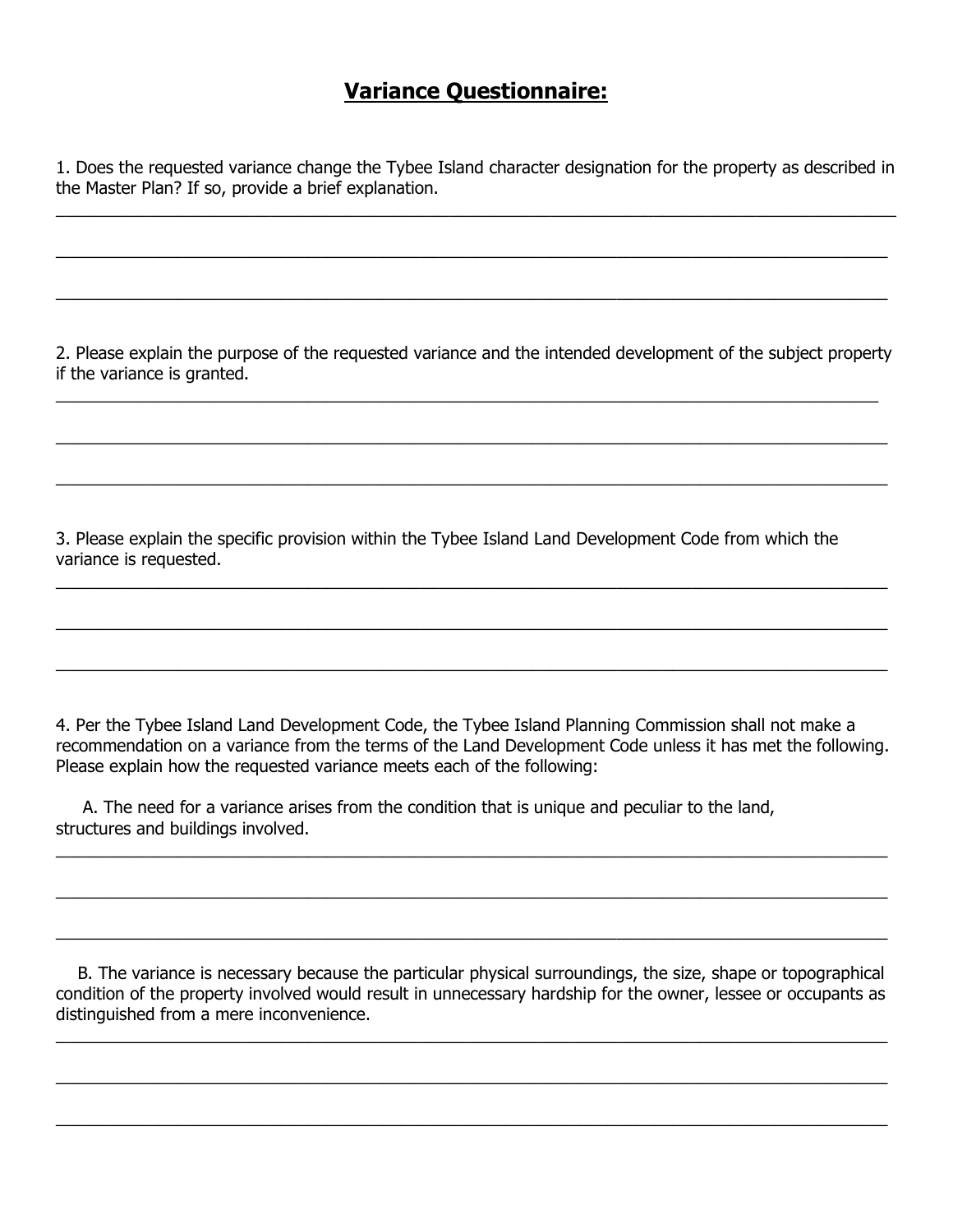C. The condition requiring the requested relief is not ordinarily found in properties of the same zoning district as the subject property.

 $\_$  , and the set of the set of the set of the set of the set of the set of the set of the set of the set of the set of the set of the set of the set of the set of the set of the set of the set of the set of the set of th

 $\_$  , and the set of the set of the set of the set of the set of the set of the set of the set of the set of the set of the set of the set of the set of the set of the set of the set of the set of the set of the set of th

\_\_\_\_\_\_\_\_\_\_\_\_\_\_\_\_\_\_\_\_\_\_\_\_\_\_\_\_\_\_\_\_\_\_\_\_\_\_\_\_\_\_\_\_\_\_\_\_\_\_\_\_\_\_\_\_\_\_\_\_\_\_\_\_\_\_\_\_\_\_\_\_\_\_\_\_\_\_\_\_\_\_\_\_\_\_\_\_\_

 D. The condition is created by the regulation in the Tybee Island Land Development Code and not by the action of the property owner or applicant.

 $\_$  , and the set of the set of the set of the set of the set of the set of the set of the set of the set of the set of the set of the set of the set of the set of the set of the set of the set of the set of the set of th

 $\_$  , and the set of the set of the set of the set of the set of the set of the set of the set of the set of the set of the set of the set of the set of the set of the set of the set of the set of the set of the set of th

\_\_\_\_\_\_\_\_\_\_\_\_\_\_\_\_\_\_\_\_\_\_\_\_\_\_\_\_\_\_\_\_\_\_\_\_\_\_\_\_\_\_\_\_\_\_\_\_\_\_\_\_\_\_\_\_\_\_\_\_\_\_\_\_\_\_\_\_\_\_\_\_\_\_\_\_\_\_\_\_\_\_\_\_\_\_\_\_\_

 E. The granting of the requested variance will not conflict with Sec. 26-70-Amendments and modifications to the Fire Prevention Code of the Tybee Island Code of Ordinances or endanger the public.

 $\_$  , and the set of the set of the set of the set of the set of the set of the set of the set of the set of the set of the set of the set of the set of the set of the set of the set of the set of the set of the set of th

 $\_$  , and the set of the set of the set of the set of the set of the set of the set of the set of the set of the set of the set of the set of the set of the set of the set of the set of the set of the set of the set of th

 $\_$  , and the set of the set of the set of the set of the set of the set of the set of the set of the set of the set of the set of the set of the set of the set of the set of the set of the set of the set of the set of th

 F. The variance requested is the minimum variance that will make possible the reasonable use of the land, building or structures.

 $\_$  , and the set of the set of the set of the set of the set of the set of the set of the set of the set of the set of the set of the set of the set of the set of the set of the set of the set of the set of the set of th

 $\_$  , and the set of the set of the set of the set of the set of the set of the set of the set of the set of the set of the set of the set of the set of the set of the set of the set of the set of the set of the set of th

 $\_$  , and the set of the set of the set of the set of the set of the set of the set of the set of the set of the set of the set of the set of the set of the set of the set of the set of the set of the set of the set of th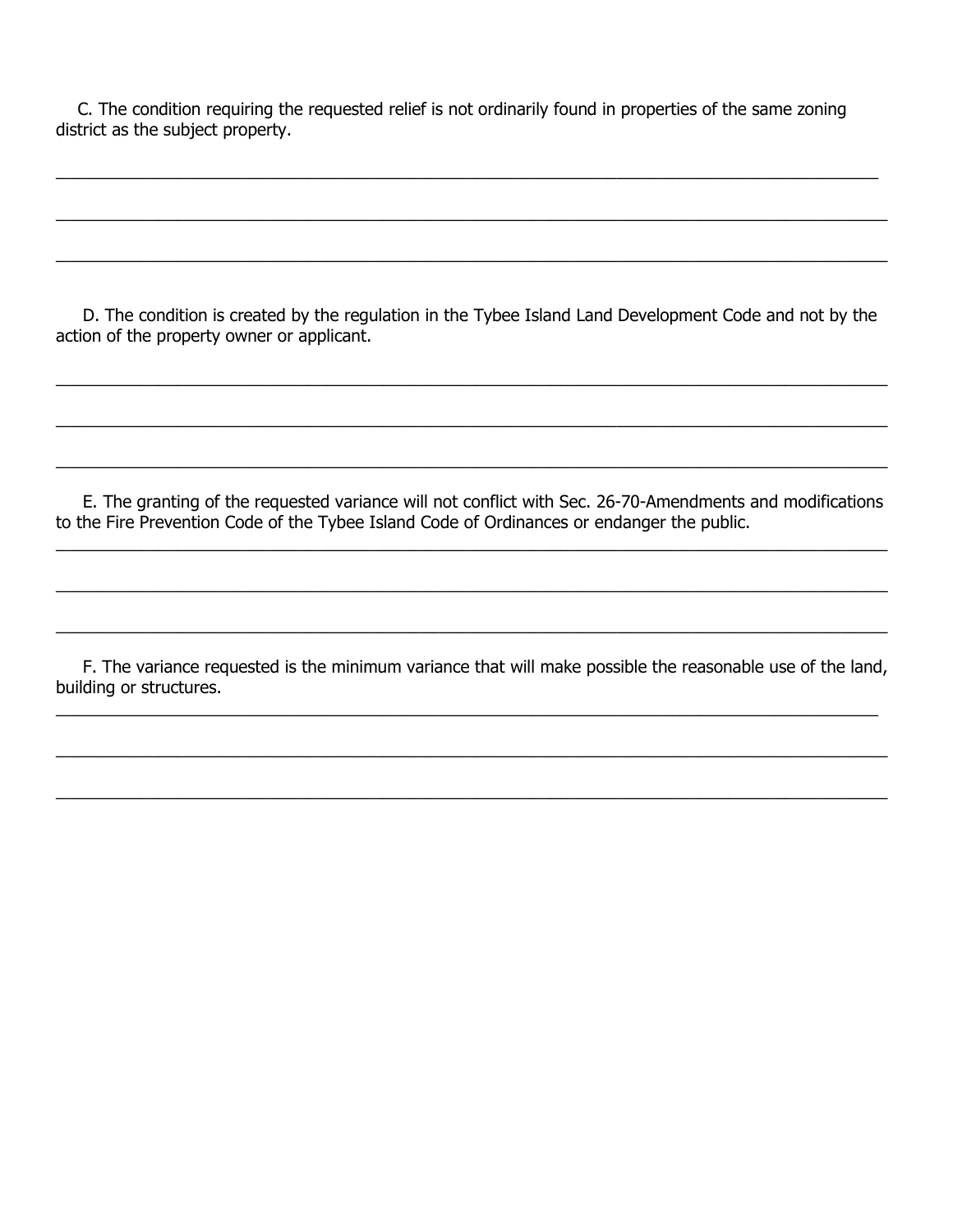# **Adjacent Property Owners**

Please list all current owners of properties located immediately adjacent to or directly across the street from the subject property. This information may be obtained from the Chatham County Tax Assessor's office (912) 652-7271 or by using the website at www.boa.chathamcounty.org The accuracy and completeness of this information shall be the responsibility of the applicant.

| Property owners name and mailing address:                                  |  |  |  |  |
|----------------------------------------------------------------------------|--|--|--|--|
|                                                                            |  |  |  |  |
| 2.                                                                         |  |  |  |  |
|                                                                            |  |  |  |  |
|                                                                            |  |  |  |  |
| 5.                                                                         |  |  |  |  |
| 6.                                                                         |  |  |  |  |
|                                                                            |  |  |  |  |
|                                                                            |  |  |  |  |
| $\begin{array}{c} \n9. \quad \textcolor{blue}{\textbf{5.333}} \end{array}$ |  |  |  |  |
| 10.                                                                        |  |  |  |  |
| 11.                                                                        |  |  |  |  |
| $12.$ $\overline{\phantom{a}}$                                             |  |  |  |  |
| 13.                                                                        |  |  |  |  |
| 14.                                                                        |  |  |  |  |
|                                                                            |  |  |  |  |
| 16.                                                                        |  |  |  |  |
|                                                                            |  |  |  |  |
|                                                                            |  |  |  |  |
| 19.                                                                        |  |  |  |  |
| 20.                                                                        |  |  |  |  |
|                                                                            |  |  |  |  |
|                                                                            |  |  |  |  |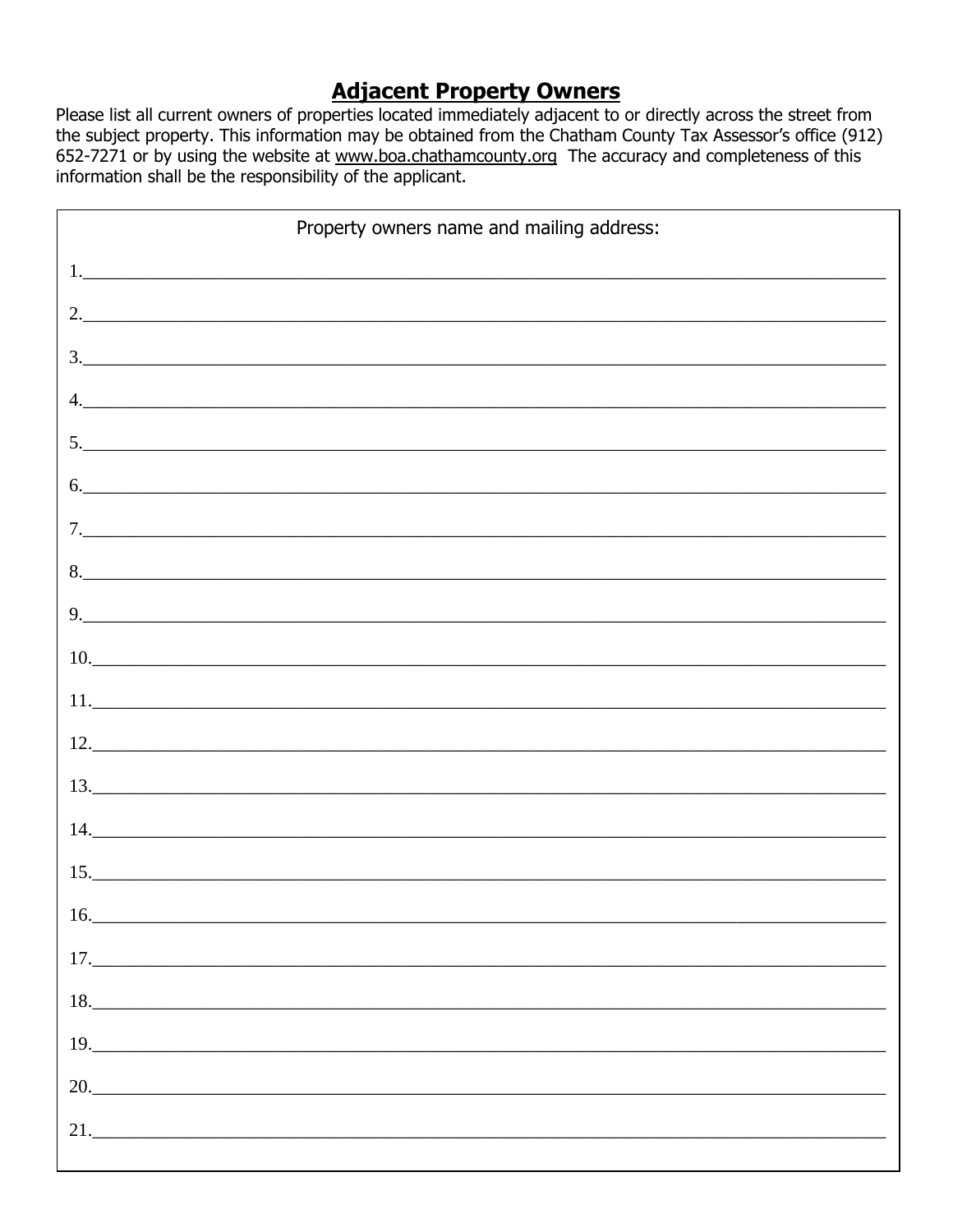NOTE: This application must be accompanied by additional documentation, including drawings that include or illustrate the information outlined below.

REFERENCE DESCRIPTION

- 5-040 (D) (1) Site plan and/or architectural rendering of the proposed development depicting the location of lot restrictions.
- 5-040 (D) (2) Narrative describing the hardship and the reason for the variance request. (*Hardship means* the circumstances where special conditions, which were not self-created or created by a prior owner, affect a particular property and make strict conformity with the restrictions governing dimensional standards (such as lot area, width, setbacks, yard requirements, or building height) unnecessarily burdensome or unreasonable in light of the purpose of this code. Unnecessary hardship is present only where, in the absence of a variance, no feasible use can be made of the property.) Explain the hardship:
- 5-040 (D) (3) A survey of the property signed and stamped by a State of Georgia certified land surveyor.
- 5-090 (A) (1) That there are unique physical circumstances or conditions beyond that of surrounding properties, including:
	- \_\_\_\_ irregularity;
	- \_\_\_\_ narrowness; or,
	- \_\_\_\_ shallowness of the lot shape; or,

\_\_\_\_ exceptional topographical or other physical circumstances, conditions, or considerations related to the environment, or the safety, or to historical significance, that is peculiar to the particular property; and;

 $\_$  , and the set of the set of the set of the set of the set of the set of the set of the set of the set of the set of the set of the set of the set of the set of the set of the set of the set of the set of the set of th

5-090 (A) (2) Because of such physical circumstances or conditions, the property cannot be developed in strict conformity with the provisions of the Land Development Code, without undue hardship to the property.

> NOTE: Provide attachments illustrating conditions on surrounding properties and on the subject property, indicating uniqueness, etc.

5-090 (B) Height. No part of any structure shall project beyond 35-feet above the average adjacent grade of a property except: (1) See [section 2-010,](https://library.municode.com/ga/tybee_island/codes/code_of_ordinances?nodeId=PTIICOOR_APXALADECO_ART2DE_S2-010TEDE) terms and definitions; height of building. (2) The following items that were existing on the date of the adoption of this section; flag poles, television aerials, water towers and tanks, steeples and bell towers, broadcasting and relay towers, transmission line towers, and electric substation structures.

The Applicant certifies that he/she has read the requirements for Variances and has provided the required information to the best of his/her ability in a truthful and honest manner.

 $\_$  ,  $\_$  ,  $\_$  ,  $\_$  ,  $\_$  ,  $\_$  ,  $\_$  ,  $\_$  ,  $\_$  ,  $\_$  ,  $\_$  ,  $\_$  ,  $\_$  ,  $\_$  ,  $\_$  ,  $\_$  ,  $\_$  ,  $\_$  ,  $\_$  ,  $\_$  ,  $\_$  ,  $\_$  ,  $\_$  ,  $\_$  ,  $\_$  ,  $\_$  ,  $\_$  ,  $\_$  ,  $\_$  ,  $\_$  ,  $\_$  ,  $\_$  ,  $\_$  ,  $\_$  ,  $\_$  ,  $\_$  ,  $\_$  ,

Signature of Applicant Date **Date** 

5-090(C) Variance longevity. After a variance has been granted by the mayor and council it shall be valid for a period of 12 months from date of approval. Such approval is based on information provided in the application. Building permits may only be granted for plans consistent with the approved application. Any deviation from the information submitted will require separate approval by the mayor and council.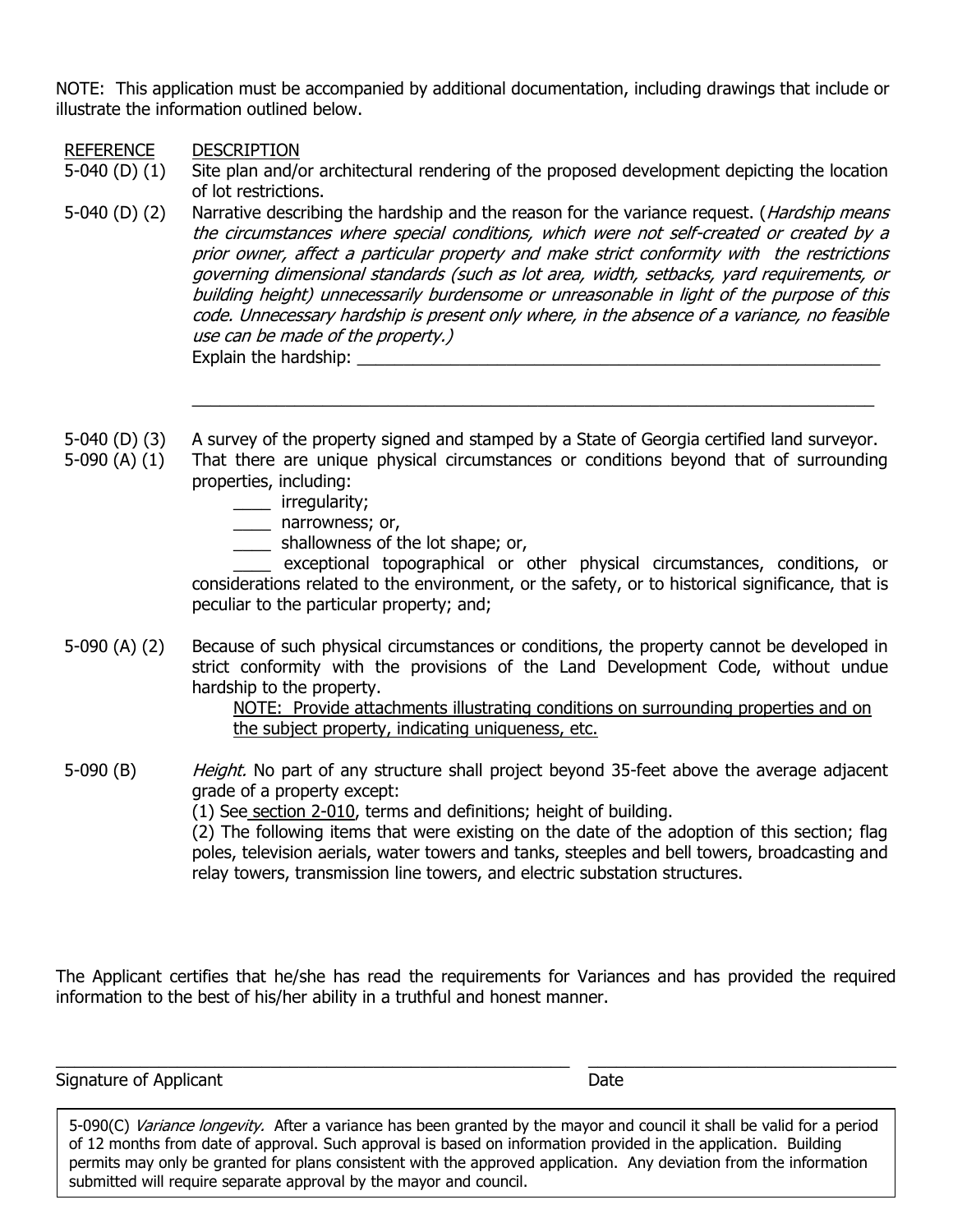### **CERTIFICATION AND AUTHORIZATION**

I hereby certify that, to the best of my knowledge and belief, the above listed information and all attached supporting documents are complete and accurate. I understand that this application will require public hearings by the Tybee Island Planning Commission and City Council. I have been made aware and I hereby acknowledge the scheduled hearing dates/times and location where this application will be considered. I also understand that review of this application will require a site visit, and I hereby authorize City staff and members of the Planning Commission and City Council to inspect the property which is the subject of this application.

| Signature of |      |
|--------------|------|
| Applicant    | Date |

If within two (2) years immediately preceding the filing of the applicant's application for a zoning action, the applicant has made campaign contributions aggregating more than \$250 to the mayor and any member of Council or any member of the Planning Commission, the applicant and the Attorney representing the Applicant must disclose the following:

- a. The name of the local government official to whom the campaign contribution or gift was made;
- b. The dollar amount of each campaign contribution made by the applicant to the local government official during the two (2) years immediately preceding the filing of the application for this zoning action, and the date of each contribution;
- c. An enumeration and description of each gift having a value of \$250 or more made by the Applicant to the local government official during the two (2) years immediately preceding the filing of the application for this zoning action.

 $\_$  ,  $\_$  ,  $\_$  ,  $\_$  ,  $\_$  ,  $\_$  ,  $\_$  ,  $\_$  ,  $\_$  ,  $\_$  ,  $\_$  ,  $\_$  ,  $\_$  ,  $\_$  ,  $\_$  ,  $\_$  ,  $\_$  ,  $\_$  ,  $\_$  ,  $\_$  ,  $\_$  ,  $\_$  ,  $\_$  ,  $\_$  ,  $\_$  ,  $\_$  ,  $\_$  ,  $\_$  ,  $\_$  ,  $\_$  ,  $\_$  ,  $\_$  ,  $\_$  ,  $\_$  ,  $\_$  ,  $\_$  ,  $\_$  ,

 $\mathcal{L}_\mathcal{L} = \mathcal{L}_\mathcal{L} = \mathcal{L}_\mathcal{L} = \mathcal{L}_\mathcal{L} = \mathcal{L}_\mathcal{L} = \mathcal{L}_\mathcal{L} = \mathcal{L}_\mathcal{L} = \mathcal{L}_\mathcal{L} = \mathcal{L}_\mathcal{L} = \mathcal{L}_\mathcal{L} = \mathcal{L}_\mathcal{L} = \mathcal{L}_\mathcal{L} = \mathcal{L}_\mathcal{L} = \mathcal{L}_\mathcal{L} = \mathcal{L}_\mathcal{L} = \mathcal{L}_\mathcal{L} = \mathcal{L}_\mathcal{L}$ 

Disclosure of campaign contributions form attachment hereto: \_\_\_\_Yes

Signature of Applicant **Date** 

| <b>STAFF USE ONLY</b>                                                                                                                                                                                                          |  |        |  |  |  |  |
|--------------------------------------------------------------------------------------------------------------------------------------------------------------------------------------------------------------------------------|--|--------|--|--|--|--|
| Date received: National Contract of the Contract of the Contract of the Contract of the Contract of the Contract of the Contract of the Contract of the Contract of the Contract of the Contract of the Contract of the Contra |  |        |  |  |  |  |
|                                                                                                                                                                                                                                |  |        |  |  |  |  |
| <b>PUBLIC HEARING DATES:</b>                                                                                                                                                                                                   |  |        |  |  |  |  |
|                                                                                                                                                                                                                                |  |        |  |  |  |  |
| DECISION: (Circle One) Approved                                                                                                                                                                                                |  | Denied |  |  |  |  |
|                                                                                                                                                                                                                                |  |        |  |  |  |  |
|                                                                                                                                                                                                                                |  |        |  |  |  |  |
|                                                                                                                                                                                                                                |  |        |  |  |  |  |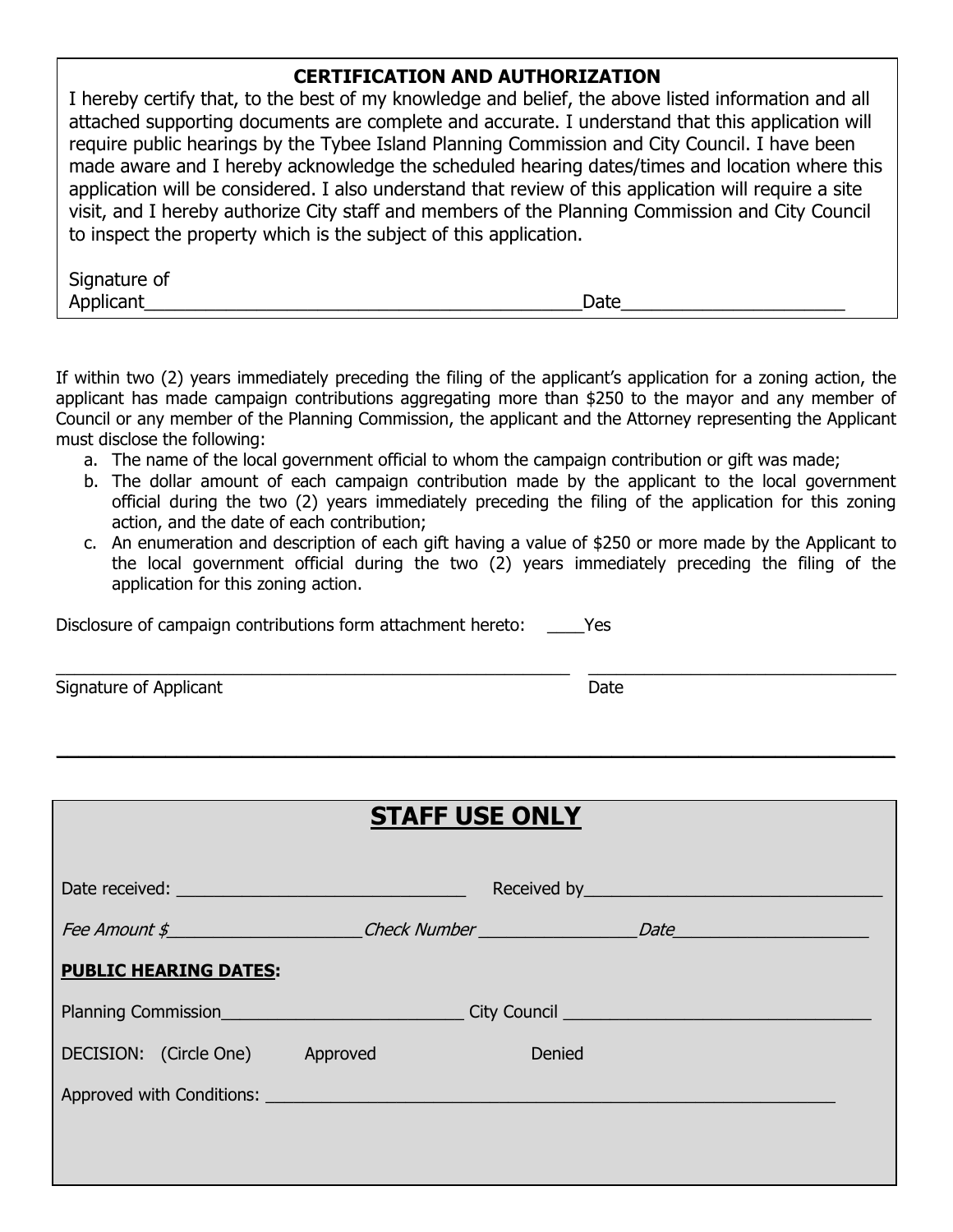

#### CITY OF TYBEE ISLAND

### CONFLICT OF INTEREST IN ZONING ACTIONS

#### DISCLOSURE OF CAMPAIGN CONTRIBUTIONS

Have you within the past two (2) years made campaign contributions or gave gifts having an aggregate value of \$250.00 or more to a member of the City of Tybee Island Planning Commission, or Mayor and Council or any local government official who will be considering the rezoning application?

YES \_\_\_\_\_\_\_\_\_\_ NO \_\_\_\_\_\_\_\_\_\_

IF YES, PLEASE COMPLETE THE FOLLOWING SECTION:

| <b>NAME OF</b><br><b>GOVERNMENT</b><br><b>OFFICIAL</b> | <b>CONTRIBUTIONS</b><br>OF \$250.00<br>OR MORE | <b>GIFTS</b><br>OF \$250.00<br>OR MORE | DATE OF<br><b>CONTRIBUTION</b> |
|--------------------------------------------------------|------------------------------------------------|----------------------------------------|--------------------------------|
|                                                        |                                                |                                        |                                |
|                                                        |                                                |                                        |                                |
|                                                        |                                                |                                        |                                |
|                                                        |                                                |                                        |                                |
|                                                        |                                                |                                        |                                |

IF YOU WISH TO SPEAK CONCERNING THE ATTACHED REZONING APPLICATION, THIS FORM MUST BE FILED WITH THE ZONING ADMINISTRATOR FIVE (5) DAYS PRIOR TO PLANNING COMMISSION MEETING IF CAMPAIGN CONTRIBUTIONS OR GIFTS IN EXCESS OF \$250.00 HAVE BEEN MADE TO ANY MEMBER OF THE PLANNING COMMISSION OR MAYOR AND COUNCIL.

Signature \_\_\_\_\_\_\_\_\_\_\_\_\_\_\_\_\_\_\_\_\_\_\_\_\_\_\_\_\_\_\_\_\_\_

Printed Name \_\_\_\_\_\_\_\_\_\_\_\_\_\_\_\_\_\_\_\_\_\_\_\_\_\_\_\_\_\_\_

 $Date$